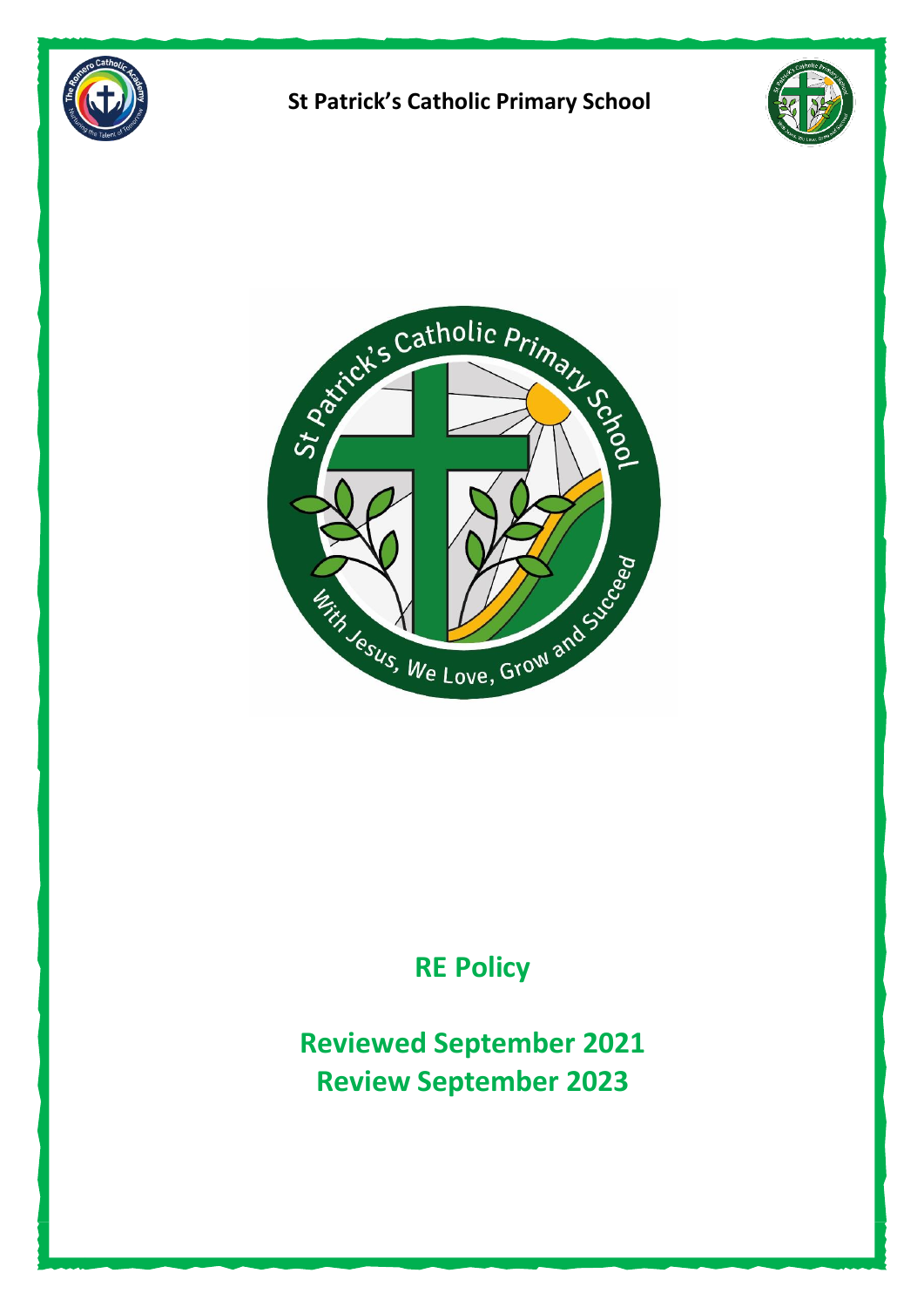



Mission Statement 'With Jesus, we love, grow and succeed'

#### **Introduction**

This document reflects the values and philosophy in relation to the teaching and learning of Religious Education at St Patrick's School. It gives a framework within which all staff and children work and gives guidance on teaching, learning, planning and assessment. The policy is intended to be read in conjunction with the Curriculum Mapping Document for R.E., the Diocesan Scheme of Work, 'A curriculum strategy for Religious Education in Catholic Primary Schools of the Archdiocese of Birmingham' Learning and Growing as the people of God.

This policy document, having been presented to and agreed upon by the whole staff, Parish Priest and governing body, is distributed to all individual members of the teaching and non-teaching staff and school governors. Extra copies of the document are available from the Principal.

#### Subject aims and objectives

St Patrick's have adopted- 'With Jesus, we love, grow and succeed' as our school mission statement and the children understand what this means -this is the heart of our school life.

The Religious Education provided in a Catholic School cannot be confined to teaching/learning specifically devoted to Religious Education. The school seeks to ensure that the message and spirit of the Gospel permeates ALL aspects of school life, that it informs the approach to and treatment of the whole curriculum and that it is reflected and communicated in the love and care with which both Staff and Pupils are treated and treat each other.

Nevertheless, specific Religious Education is of central importance. "It leads children into an exploration of the different aspects of religion and thoughtful reflection upon religious belief." (Curriculum Directory for Catholic Schools, 1996).

Our curriculum aims are:

- 1. To provide at least 10% of teaching time to be set aside for the Religious Education of all pupils as required by the Bishops Conference.
- 2. To provide opportunities for daily collective worship.
- 3. To provide a caring, inspiring and creative environment.
- 4. To plan creative and stimulating lessons based on the Birmingham Diocese Curriculum directory which is inclusive for all.
- 5. To impart religious knowledge and understanding of:
	- a. Beliefs, teachings and sources.
	- b. Celebration and ritual.
	- c. Social and moral practices and way of life.
- 6. Teach children to learn from religion by reflection on meaning by:
	- a. Engagement with own and others beliefs and values.
	- b. Engagement with questions of meaning and purpose.
- 7. Develop the spiritual life of the pupil by
	- a. Providing a Sacramental programme which is inclusive and in accordance with the rites of the Catholic Church.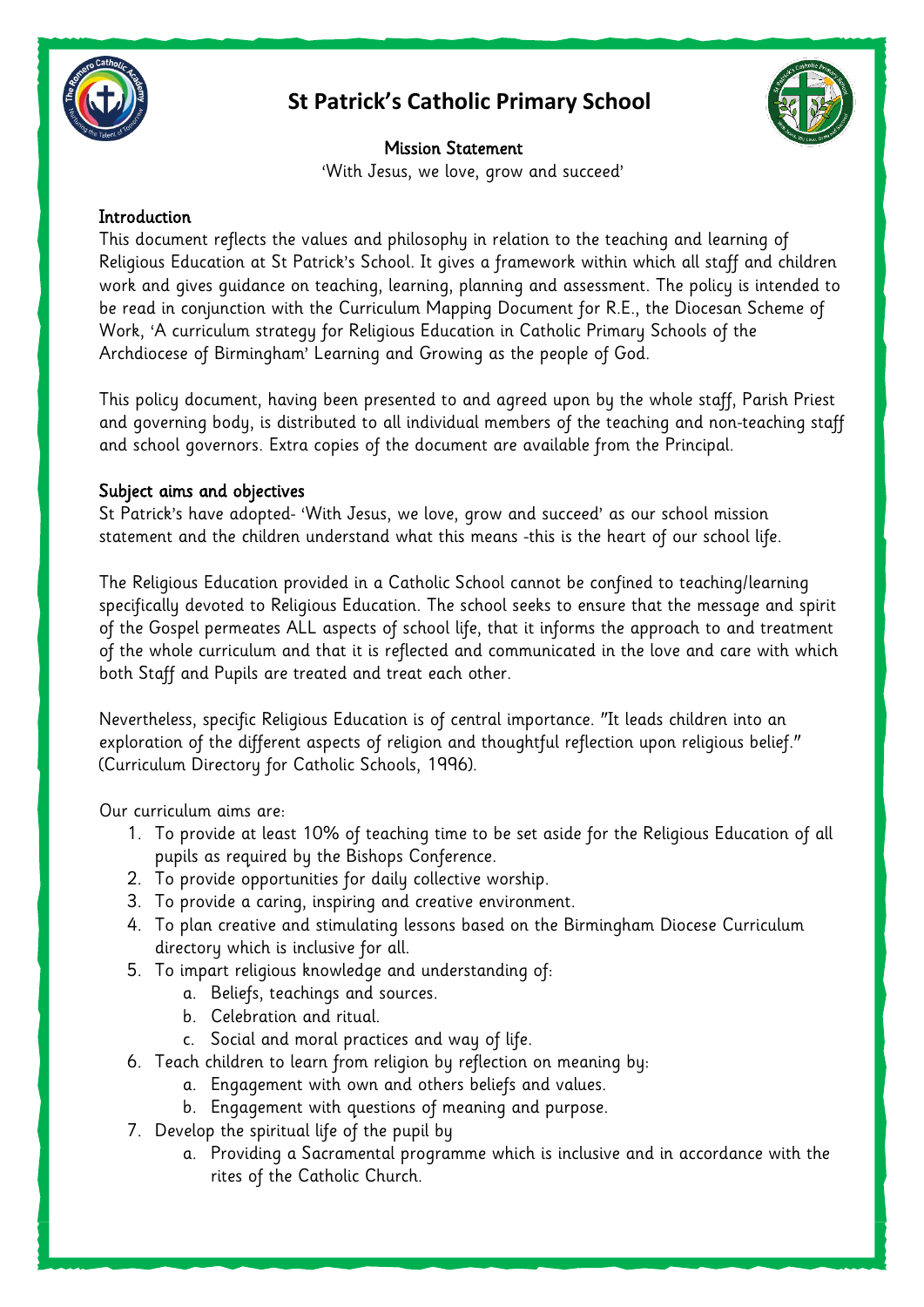



- b. Teaching and providing opportunities for Holy Mass and other Christian celebrations.
- c. Providing times for prayer and teaching different mediums of prayer.
- 8. To help children grow in faith by providing opportunities through celebration, prayer, learning and reflection.
- 9. To bring about the realisation of who we are, who we ought to be and the actions we ought to perform. (Moral Education).
- 10. To lead children to respect themselves and all others because we are all made in the image and likeness of God and know that everyone is redeemed through Christ Jesus.
- 11. To ensure the living out of the Gospel values which are linked in with the Commandments of Christ and his Church.
- 12. To teach children that their ministry in life is one mirrored by Christ King Priest and Prophet.
	- a. King they have been given a special role in life to use and develop their talents to use for the Glory of God and his people.
	- b. Priest to live Holy and prayerful lives according to God's Law.
	- c. Prophet to be witnesses to the Gospel and proclaim it to all.

### **Organisation**

The Scheme adopted by St Patrick's School is the Diocesan curriculum strategy and has been adapted from the People of God. The Scheme provides progression throughout the School within the key areas of Revelation, Church, Celebration and Life in Christ. It also allows opportunities for monitoring and assessment. The Scheme is intended to link in with other curricular areas; it should be resourced by using Bibles, Missals, Veritas, ICT, Children of the Promise, Sacramental Programmes, multicultural resources and other resources appropriate to the Programme of Study.

Teaching and learning objectives of the Scheme are:

- to help children become more aware of and to reflect on their experience of living in the world with others (Experiential)
- to reveal to the children some aspect of God's plan for our salvation (Doctrinal)
- to help them respond to God's love in their lives (Moral)
- to help them listen to and respond to God (Prayer)

### Prayer in the school

In order to highlight the importance of religious Education and the Catholic ethos of the school, displays of a religious nature are evident in each classroom throughout the year. Similarly such displays are evident in corridors, the school hall and the school entrance. Every classroom in the school should promote a prayer environment. This is achieved by each class having a prayer focus. It is required that this focus is dressed in the liturgical colours of the year as a visual sign to the children to show the change and the mood of the liturgical calendar. This prayer focus should have a bible which shows the previous Sunday's Gospel readings; or the reading associated with a feast day; or a reading which is relevant to that scheme of work. Teachers are encouraged to be creative when creating an interactive display on this focus. Objects, images, candles which reflect the liturgical year and feasts. Each room in the school has a crucifix which reminds us all of the sacrifice of Christ for all of humanity; it reminds us that Christ is the foundation stone of Catholic education and that Christ is at the centre of everything we do.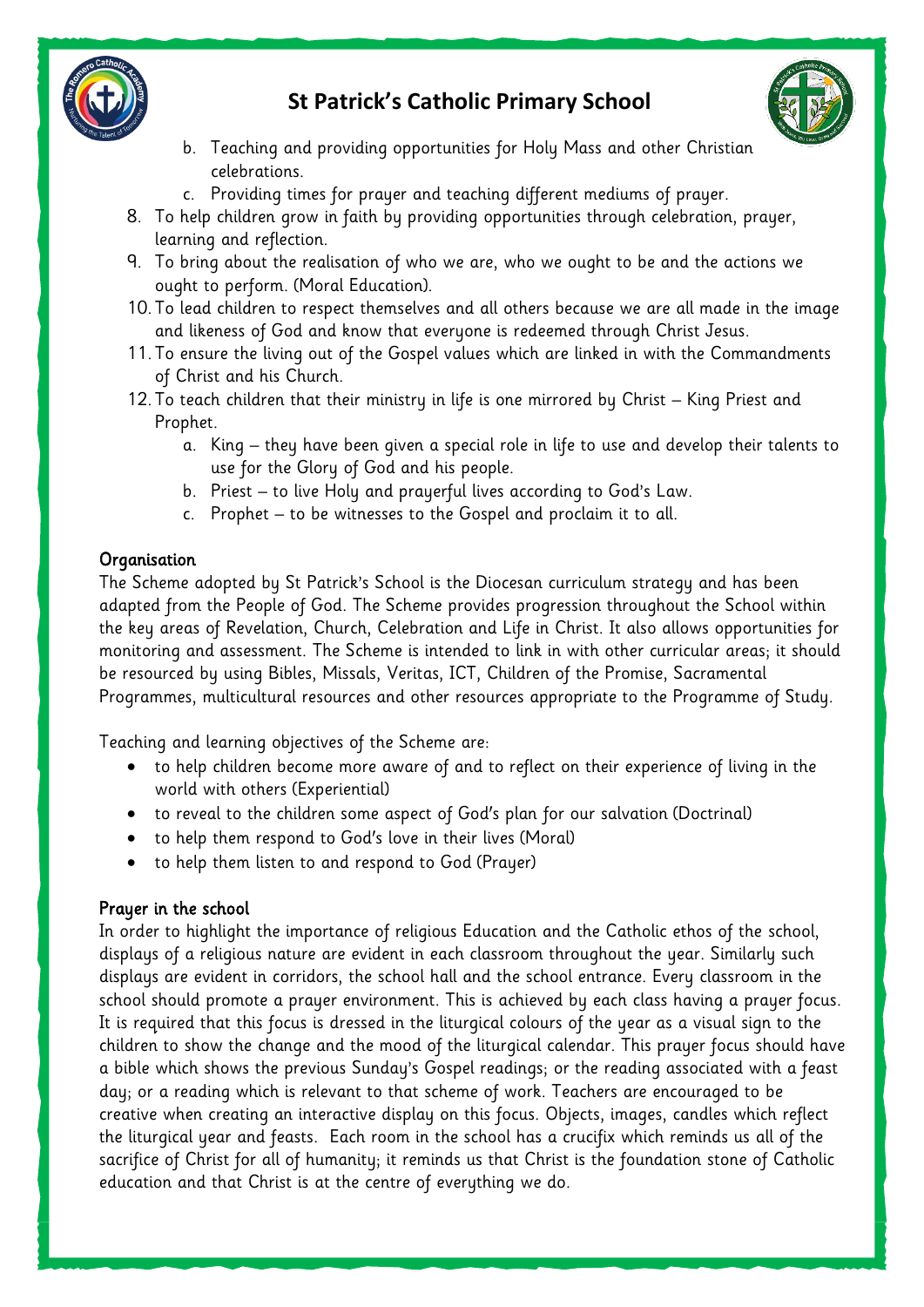



### Collective worship

Each school is required by law to provide daily worship in the classroom. Teacher and pupils pray at each of these periods of the day:

- The beginning of the school day (asking prayer)
- Before lunchtime (Thanksgiving prayer)
- After lunchtime (Thanksgiving prayer)
- Home time (Asking, thanksgiving and or praising prayer)

### Garden of Prayer and Remembrance

In the school grounds we have provided a place for private and communal prayer which is known to the children as the prayer garden. It offers a place of silent reflection away from the playground where children and staff are encouraged to silently reflect or say a prayer.

The garden serves as a memorial to all past pupils, staff, governors, parishioners who have departed this life. We thank them for the role they played in our school and we pray for them and all of the faithful departed.

### Collective worship at a whole school level

In addition to the daily requirement of collective worship in our classrooms we provide collective worship at a whole school level and for the different educational groups in the school. We do this each week on a:

- Monday Mission Assembly led by the Principal or a senior member of staff
- Tuesday Hymn practise lead by the Vice Principal
- Friday is our class celebration assembly led by a class in the school where all members of the school community are invited to take part.

Each of these gatherings are always based on or linked to a Catholic Christian theme. When we plan for these occasions we keep the following points in mind:

- Structure Gather, Listen, Respond and Go (based on the Holy Mass model)
- Is the language being used suitable for the age group?
- Are the symbols being used relevant and meaningful?
- Can everyone identify and join in with what is happening?
- Can this celebration be related to the lives of the children?
- Is it meaningful?

### Providing opportunities for Holy Mass to be celebrated

We acknowledge and revere the most Holy Sacrament of the celebration of the Eucharist. We believe it is central to our roles as being members of the Body of Christ and the redeeming life graces and blessings it provides. We firmly believe in the importance of celebrating Mass by:

- Encouraging all our school members to go to Mass on a weekly basis.
- Providing opportunities for School, parish and home Masses throughout the academic year.
- Celebrating Holy Mass on St Patrick's Day and Holy Days of Obligation.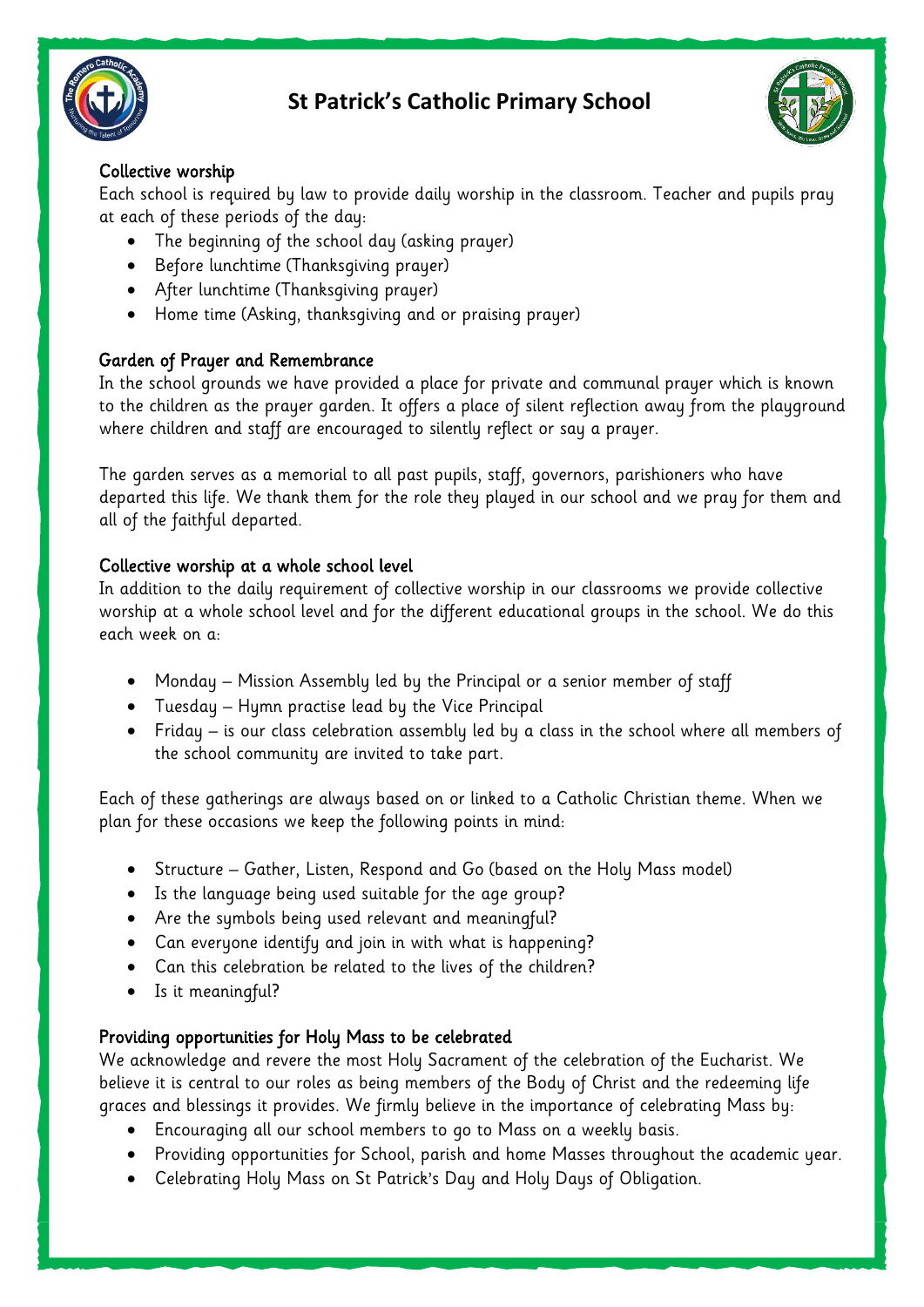



- Having Mass celebrated in school or on the grounds of the school.
- Celebrating Masses as part of the Sacramental Programme.
- Celebrating Mass at the key times of the school year blessing of the school year and a leavers Mass for year 6.
- By teaching the structure of the Mass to the children.
- By basing all our assemblies, meetings and gatherings on the four part model of the Mass.

### Church's Liturgical Year and Traditional Devotions

Using the ancient tradition of the Liturgical year as a framework, we draw on the wealth of the church to teach our children who God is and what they are. We follow the development through the curriculum directory, introducing children to the lives of saints, to the changes of season and the mood and colour expressing these changes. Children are given the associated language, signs and symbols. This involves progression, some repetition and deepening of understanding.

A soundly based devotion to Our Lady as Mother of Jesus and our Mother is encouraged. A simple form of the Rosary is introduced in October at key stage 1 and developed in key stage 2. Marian prayers and songs are nurtured in May having a procession and celebration for the Crowning of Mary's statue.

The feast of the St Patrick is celebrated and devotion encouraged. St Patrick's Day has developed into a time of celebration and thanksgiving with Holy Mass at the centre of these celebrations.

Prayers for the dead in November and Stations of the Cross in Lent become part of our prayer programme. Children are introduced to prayer in the form of a litany, also in November.

Advent and the Christmas season is observed and celebrated through the diocesan curriculum programme of study and through a variety of collective worship gatherings such as a reconciliation service for key stage 2 and blessing of the school Christmas tree. After the Christmas Holidays the season is continued up to its official ending with an Exposition of the Blessed Sacrament on or close to the feast of the Epiphany.

Holy Week preparations take place in school involving children and parents preparing the liturgy for a Passover celebration which takes place in the school hall. Lent parent prayer times and a reconciliation service also play a part in this solemn season.

The greatest season of the Catholic Christian calendar, Easter, is celebrated with a traditional egg hunt and other Easter activities. These activities are lined to the Easter Message of New Life.

### Helping others

We aim to bring about an awareness of the needs of others. This is an on-going process and those less fortunate than us are remembered in daily prayer.

During the autumn season children and the community are encouraged to bring in food for those less fortunate during the Harvest Festival celebrations.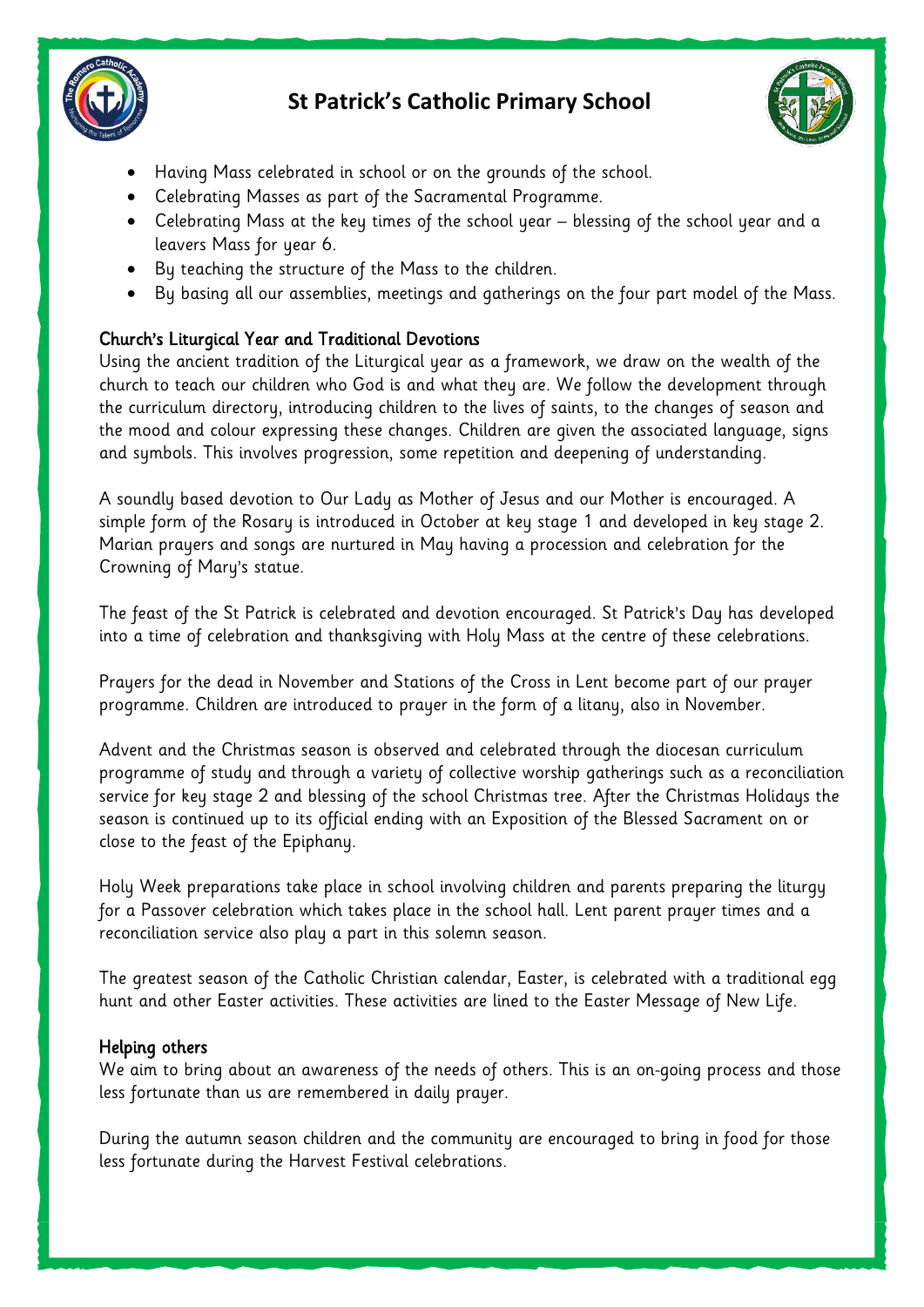



During the seasons of Lent and Advent we attempt to raise funds for various charities at home and overseas, e.g. Raffles, non-uniform days, cake sales, toy collections which are often planned by the school council and chaplaincy team.

Children are always encouraged to help each other as well as their parents, teachers and other people in our community. It is our aim that our whole school ethos is one that will foster and nurture generous giving of self, an appreciation and respect for one's own property and that of others.

#### Parental Involvement

We believe that if our religious programme is to be effective, we must at each stage seek to involve parents and give them the confidence to play their part in the formation of their children. The school supports and develops the primary task of parents as the first teachers of their children in the ways of Faith. We aim to involve parents by:

- 1. Inviting them to open prayer times during Advent and Lent
- 2. Inviting them to the Friday celebration assembly each week
- 3. Inviting them to celebrate Holy Mass and Reconciliation services at different times during the school year
- 4. They are invited to parent meetings when Religious Education is discussed e.g. as their children enter school in Reception, at Curriculum Open Evenings and later as they begin their immediate preparation for the Sacraments
- 5. Inviting them to special celebrations e.g. Christmas Play, Passover, Leavers Mass, Easter and Christmas celebrations
- 6. They are encouraged to bring their children to the Holy Mass on Sunday mornings
- 7. They are encouraged to support the Religious Education lessons by helping their children complete homework tasks and faith folders
- 8. Providing interactive information evenings on the Sacramental Programme and Family Life Education.
- 9. Involving them in preparations for changes in liturgical seasons, e.g. making advent wreaths, preparing Passover meal ingredients, display work for Sacrament celebrations
- 10.Inviting them to share their views through curriculum evenings, pupil progress meetings, Sacrament meetings, family life education meetings and through questionnaires.

### Multi-Faith/Multi-Cultural Aspects

Religious Education should introduce children to the background and beliefs of people of other faiths so that prejudice and misunderstanding can be overcome from an early age – we endeavour to seize each opportunity as it arises to ensure tolerance, respect and understanding between all the cultures and religions represented not just in the school or its immediate environment but in the world as a whole. We promote this through the fact that we are all created in the likeness of God and through the teachings of Christ.

At present, elements of other faiths can be seen in our curriculum plans. For example, Diwali is taught in Reception and aspects of Judaism are found in our Sacramental programme when we have our Passover feast with year 3 children and parents. Other elements are found throughout the school as in year 5 and 6 in the unit of God's Holy People and in year 4 in the unit Abraham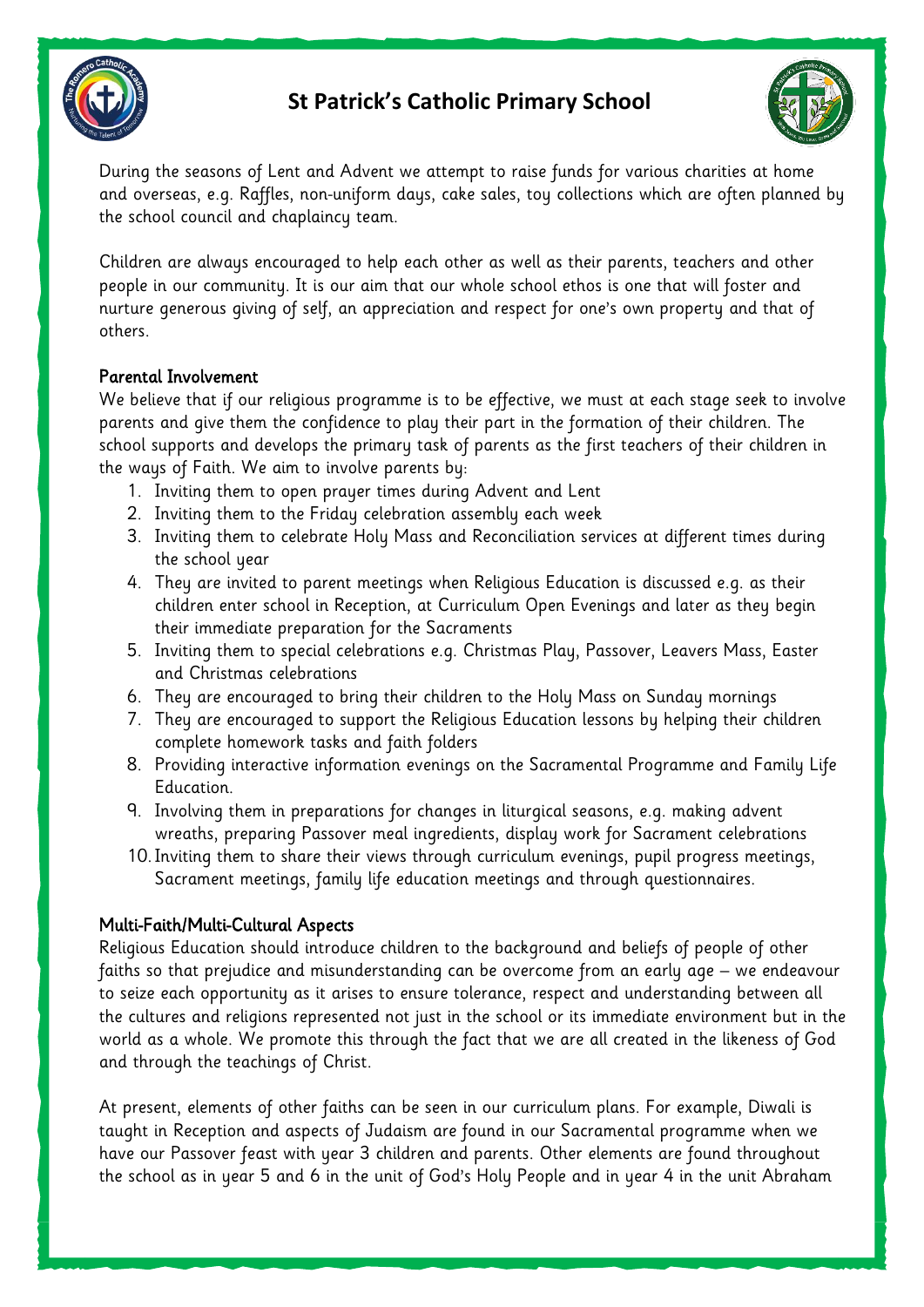



as we talk about him as being rever4ed by the three major faiths – Christianity, Islam and Judaism.

We encourage all children of different faiths, cultures and no faith to take part in the religious life of St Patrick's School. It is part of our mission to show the light and love of Christ to all. We currently run faith focus weeks at different points in the school year where each year group studies a different faith.

### Educational and Residential Visits

Educational visits are encouraged and enrich the religious education curriculum. Visits take place quite regularly to the parish church, to other Catholic churches in Coventry, and to Alton Castle (year 5).

Educational visits to other places of worship are encouraged e.g. partaking in the Christian unity Christingle celebration at the CofE Coventry Cathedral.

### SEN provision

Lessons and activities from the scheme are planned and differentiated sufficiently to allow all children to work at their own ability level and achieve to their full potential, including extending the most able.

### Sacramental preparation

Sacramental preparation for Reconciliation, Eucharist and Confirmation is an important and integral part of the Religious Education Scheme. It is important that the whole faith community (children, parents, teachers, priest and parishioners) is involved in this preparation.

The following guidelines are in accordance with those set in the Diocesan policy framework "Communicating Christ".

- First celebration of the Sacrament of Reconciliation should precede First Holy Communion and should be kept distinct from subsequent preparation for First Holy Communion.
- Preparation should be a continuing process in keeping with the age and moral development of the child.
- The child's privacy should always be respected.

Preparation for all the Sacraments is built into the People of God scheme. Timings of the units have been adapted on the school curriculum mapping document for R.E. to take into account the scheduling of the sacraments in the school/parish/liturgical year.

### Reconciliation and Eucharist

Catechesis on the Sacrament of the Reconciliation and Eucharist is not confined to the immediate preparation before receiving the sacrament for the first time and instruction should be ongoing throughout the child's school life.

It is important that parents are given the opportunity to be involved in the preparation for the reception of the sacraments, through work at home with the children and through a systematic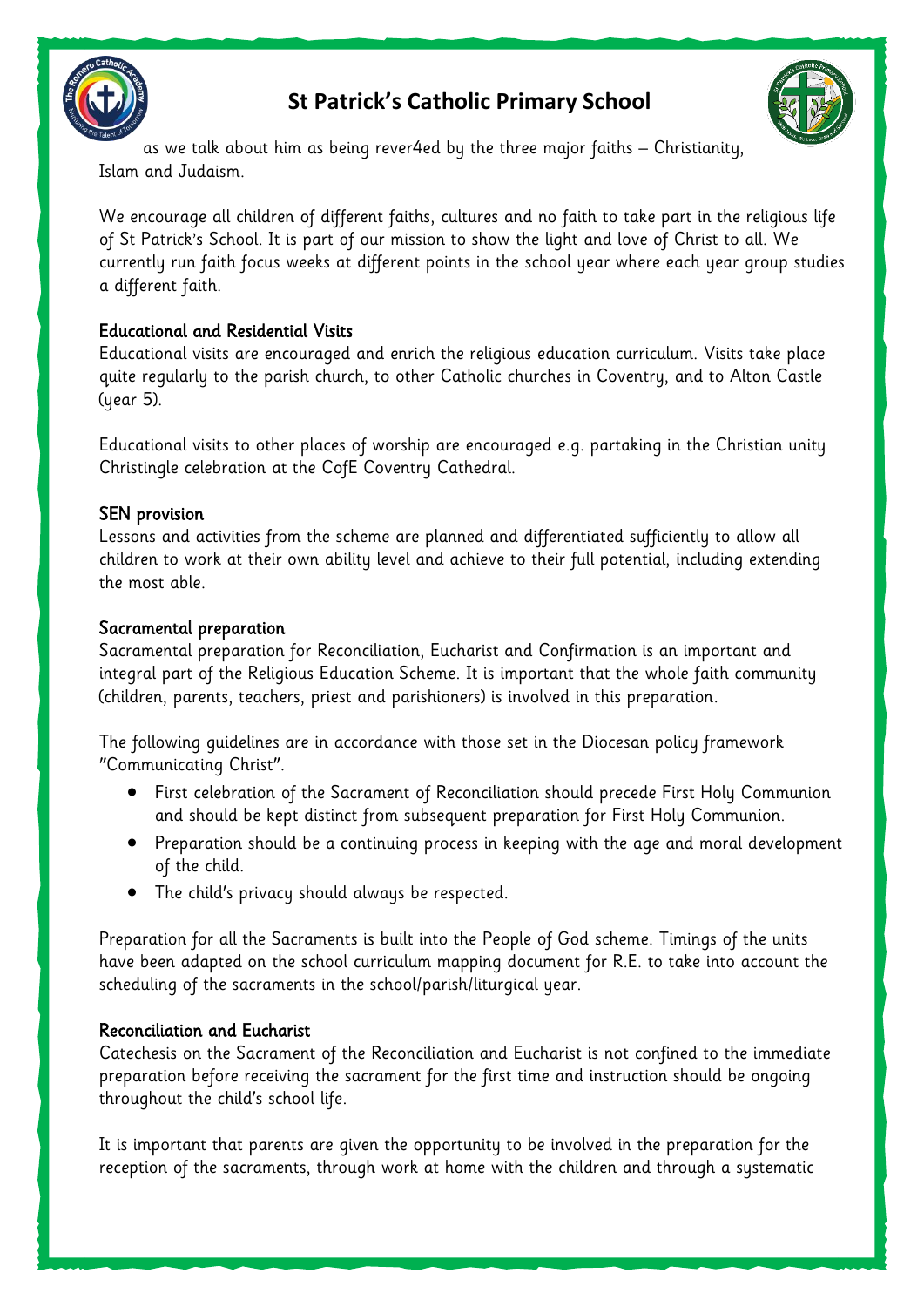



series of meetings and celebrations, which will include preparatory meetings, led by teachers and Parish Priest.

Parish links will also be fostered by encouraging children to attend mass weekly.

### **Confirmation**

Confirmation is a Sacrament of Initiation and the link between Baptism and Confirmation should be made clear. The importance of communal/parish celebration should be observed, with the candidates for Confirmation being presented at an enrolment Mass in the Parish.

### Family life education

The R.E. Scheme allows many opportunities for the discussion and appreciation of self, of growth, of love, of marriage and of family life. A growing awareness of the facts of physical changes and human reproduction is also covered in the Science scheme. We now follow the ten:ten 'Life to the full' programme (see separate SRE policy).

### Cross-curricular links

Religious Education is seen as having links to work in most curriculum areas and additionally provides opportunities for teaching the following cross-curricular themes: Citizenship; careers education; and for teaching the following cross-curricular developments: ethnic diversity; equal opportunities; personal and social education.

### Literacy links

The R.E. Scheme provides many opportunities for Literacy Links. Relevant texts can be studied as part of the Literacy Hour or as a discrete R.E. exercise; each unit of work has a vocabulary list; it provides the opportunity for writing, including extended writing, using a range of styles, genres and audience; there are many opportunities for speaking and listening, drama and roleplay. In particular Religious Education "provides the stimulus for pupils to use their language skills to reflect on and make sense of their own experience as human beings, and contribute to their spiritual, moral, social and cultural development." (QCA: Religious Education and the use of language, 1998)

### Numeracy links

Within R.E., opportunities for maths exist such as conservation of number, number related to chronology and AT1 and other possibilities. Such links should be exploited when the opportunity arises.

### ICT

R.E. provides the opportunities for a variety of ICT activities e.g. use of ICT to produce and present work, the use of audio-visual equipment and the internet to research work. Every possible use should be made of ICT to enhance the teaching and learning of Religious Education.

### Planning and assessment

We have an agreed planning, assessment and recording policy. All planning is monitored and after lesson observation teachers are given targets for further development. We have an assessment cycle in RE. Every term teachers assess the children's work against the RE attainment targets and